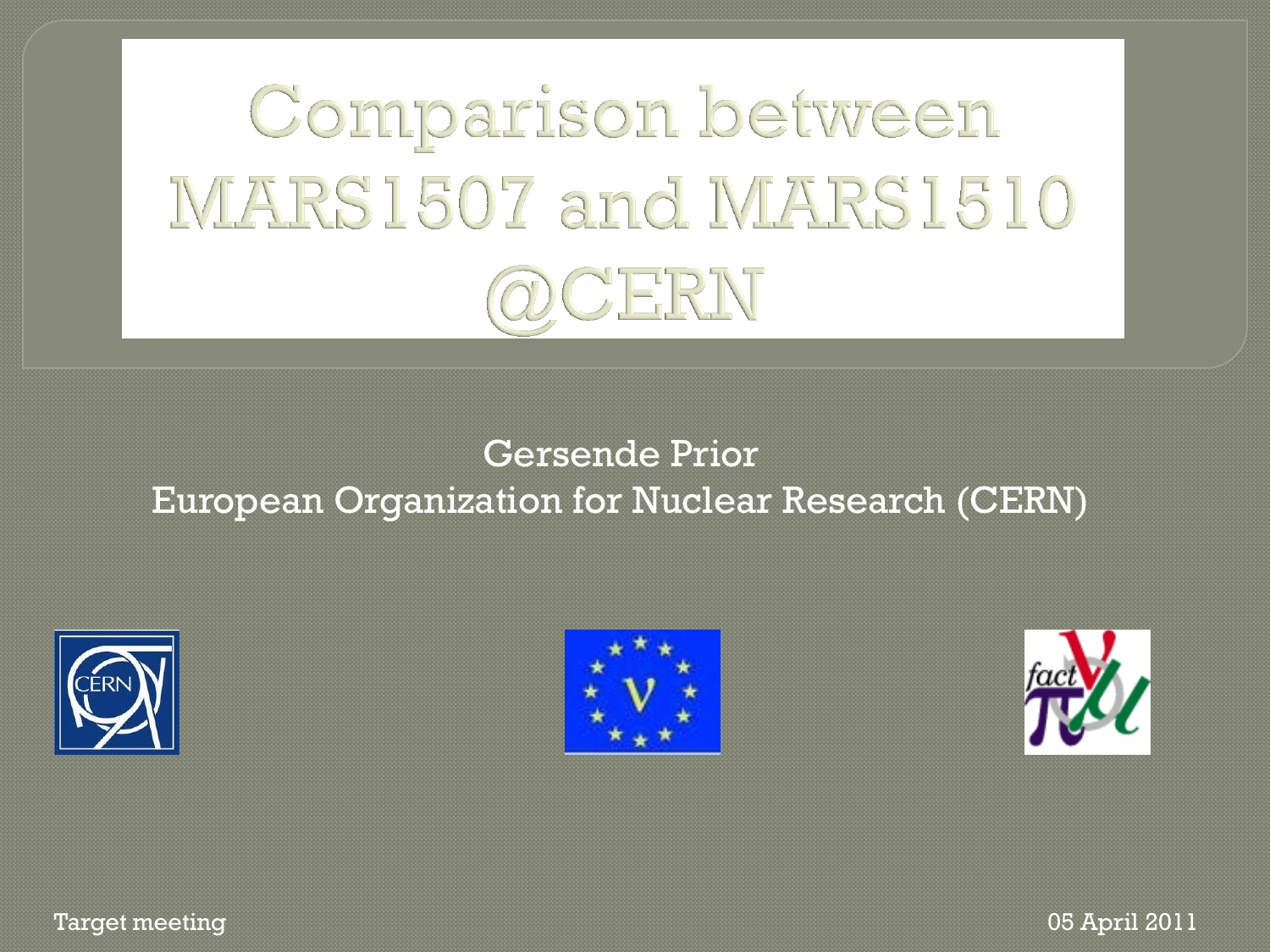# MARS installation @CERN

#### MARS1507:

- last update in July 2009.
- benchmarked on x32 but not on x64 architecture.
- comparison with m1507@BNL was giving different yields  $(\%)$ .

#### MARS1510:

- installed in February 2011.
- 64x architecture only.
- need small modifications in the .INP file in order to run (e.g., space after comment sign C needed).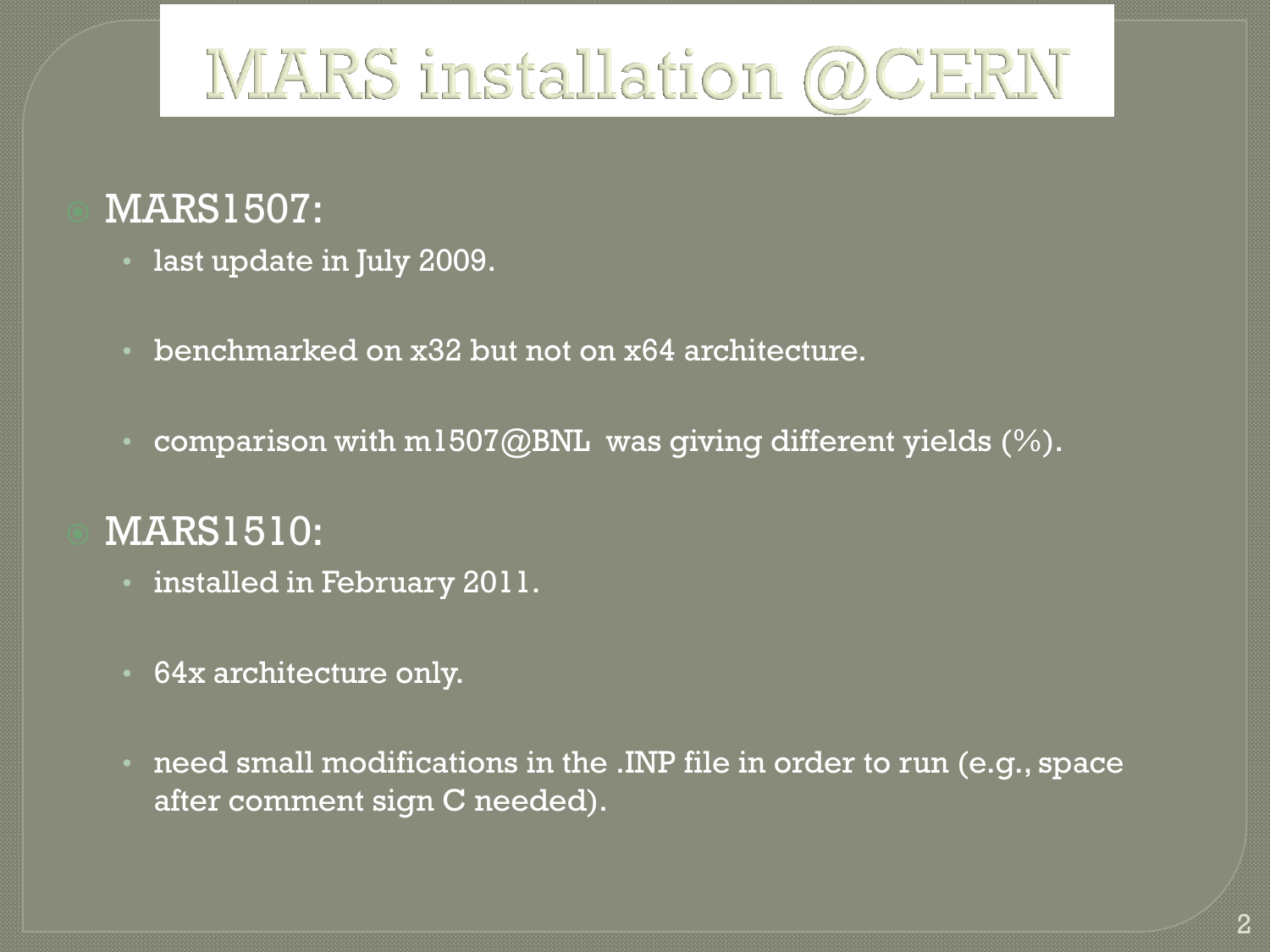# PID comparison (1/6)

#### 5 GeV beam – ST2 – PID (weighted yield > 100).

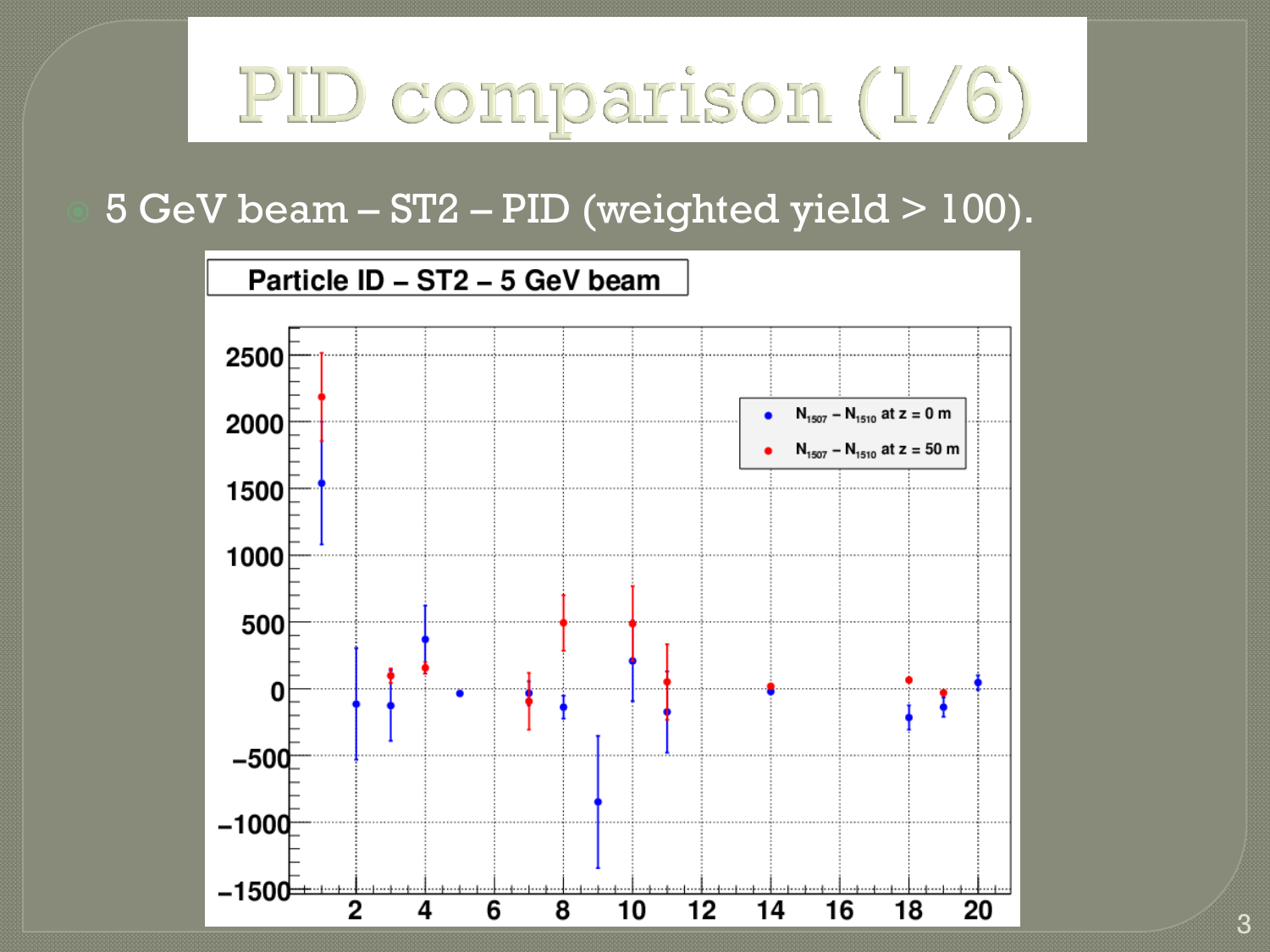# PID comparison (2/6)

#### 5 GeV beam – ST2 – PID (weighted yield > 100).

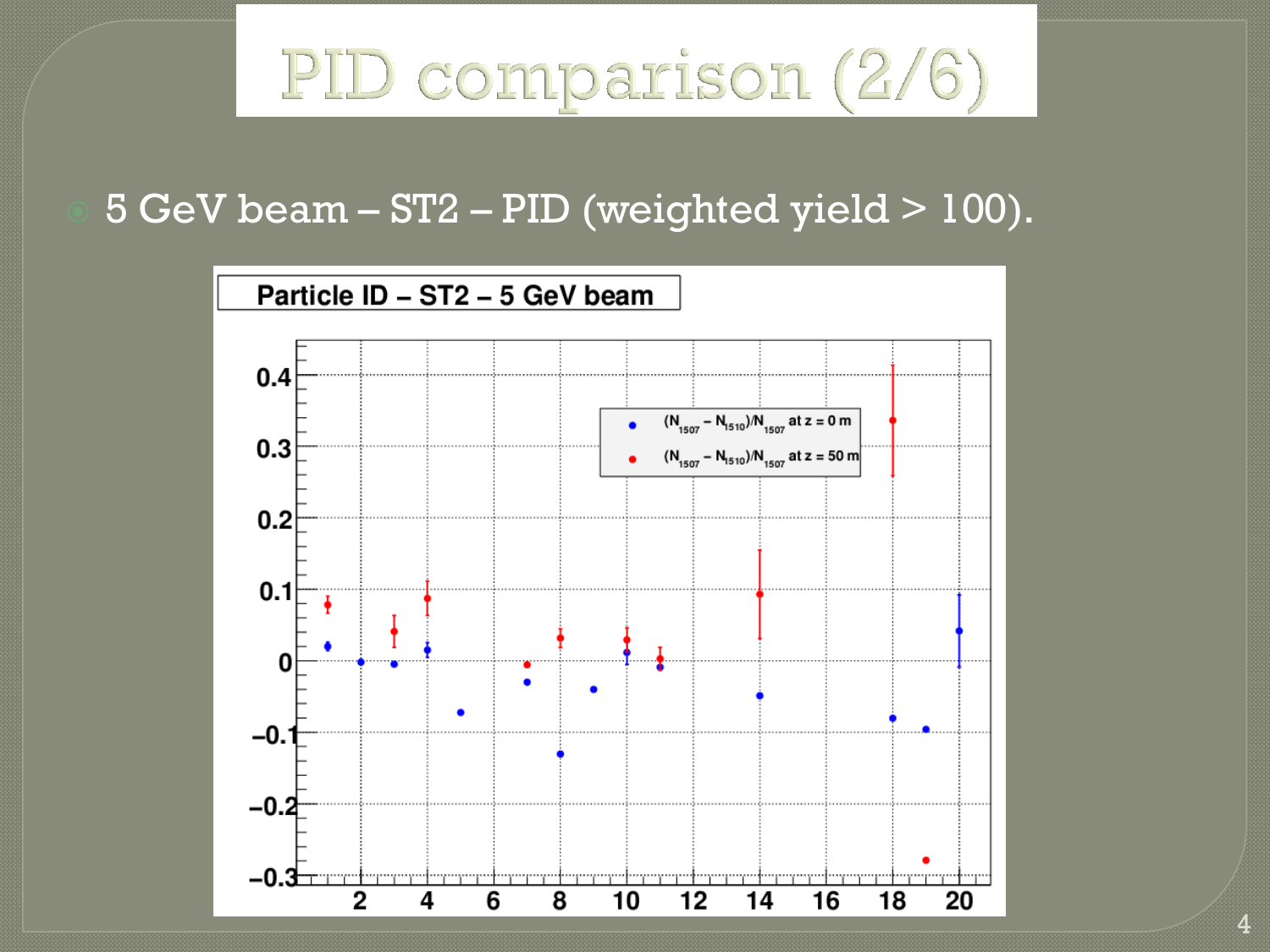# PID comparison (3/6)

## 5 GeV beam at  $z = 0$  and  $z = 50$  m.  $(N_{1507} - N_{1510})/N_{1507}$ .

| PID#           | <b>Name</b> | $\overline{\mathbf{0} \ \mathbf{m}}$ | 50 <sub>m</sub> |
|----------------|-------------|--------------------------------------|-----------------|
| l              | p           | 2%                                   | 8%              |
| $\overline{2}$ | n           | 0%                                   |                 |
| 3              | $\pi$ +     | 0%                                   | 4%              |
| $\overline{4}$ | $\pi$ -     | 2%                                   | 9%              |
| 5              | $K +$       | 7%                                   |                 |
| 6              | $K-$        |                                      |                 |
| $\overline{I}$ | $\mu$ +     | 3%                                   | $1\%$           |
| 8              | $\mu$ -     | 13%                                  | 3%              |
| 9              | $\gamma$    | 4%                                   |                 |
| 10             | $e-$        | $1\%$                                | 3%              |
| 11             | $e+$        | $1\%$                                | $0\%$           |

| PID# | <b>Name</b>        | $\overline{\mathbf{0} \; \mathbf{m}}$ | 50 <sub>m</sub> |
|------|--------------------|---------------------------------------|-----------------|
| 12   | pbar               |                                       |                 |
| 13   | $\pi$ <sup>O</sup> |                                       |                 |
| 14   | d                  | 5%                                    | 9%              |
| 15   | $\mathbf t$        |                                       |                 |
| 16   | 3He                |                                       |                 |
| 17   | 4He                |                                       |                 |
| 18   | $v\mu$             | 8%                                    | 34%             |
| 19   | vubar              | 10%                                   | 28%             |
| 20   | ve                 | 5%                                    |                 |
| 21   | vebar              |                                       |                 |
| 22   | $V\tau$            |                                       |                 |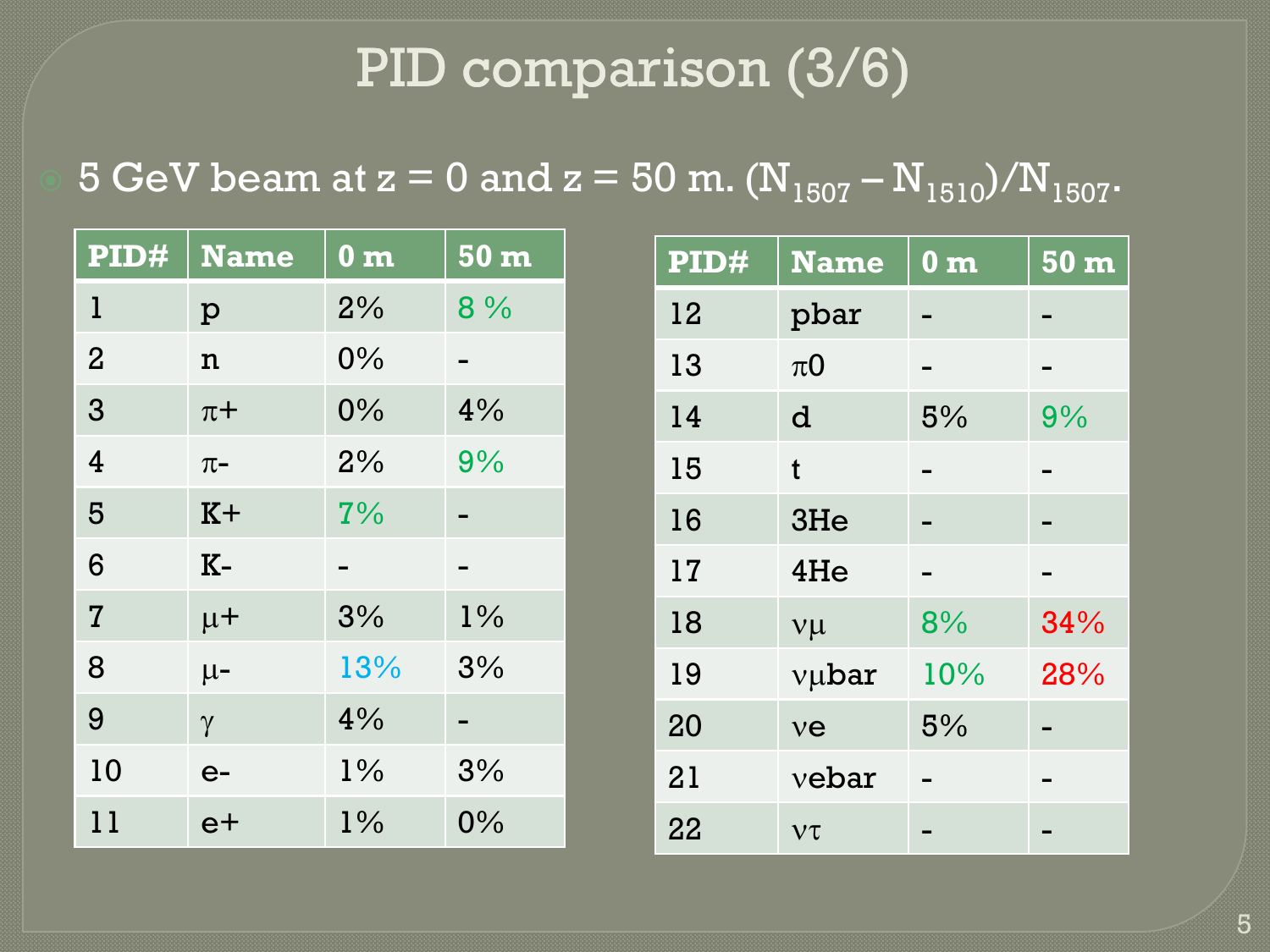# PID comparison (4/6)

### 6 GeV beam at  $z = 0$  and  $z = 50$  m.  $(N_{1507} - N_{1510})/N_{1507}$ .

| PID#           | <b>Name</b> | $0 \text{ m}$ | 50 <sub>m</sub> |
|----------------|-------------|---------------|-----------------|
| $\mathbf{l}$   | p           | 2%            | $6\%$           |
| $\overline{2}$ | n           | $0\%$         |                 |
| 3              | $\pi +$     | $1\%$         | 7%              |
| 4              | $\pi$ -     | 0%            | 3%              |
| 5              | $K+$        | 19%           |                 |
| 6              | $K-$        |               |                 |
| $\overline{I}$ | $\mu$ +     | 0%            | 3%              |
| 8              | $\mu$ -     | 2%            | 2%              |
| 9              | $\gamma$    | 3%            |                 |
| 10             | $e-$        | 5%            | 5%              |
| 11             | $e+$        | 2%            | 2%              |

| PID# | <b>Name</b> | 0 <sub>m</sub> | 50 <sub>m</sub> |
|------|-------------|----------------|-----------------|
| 12   | pbar        |                |                 |
| 13   | $\pi 0$     |                |                 |
| 14   | d           | 5%             | 20%             |
| 15   | t           |                |                 |
| 16   | 3He         |                |                 |
| 17   | 4He         |                |                 |
| 18   | $v\mu$      | 0%             | 5%              |
| 19   | vubar       | 8%             | 28%             |
| 20   | ve          | 12%            |                 |
| 21   | vebar       |                |                 |
| 22   | $V\tau$     | 34%            |                 |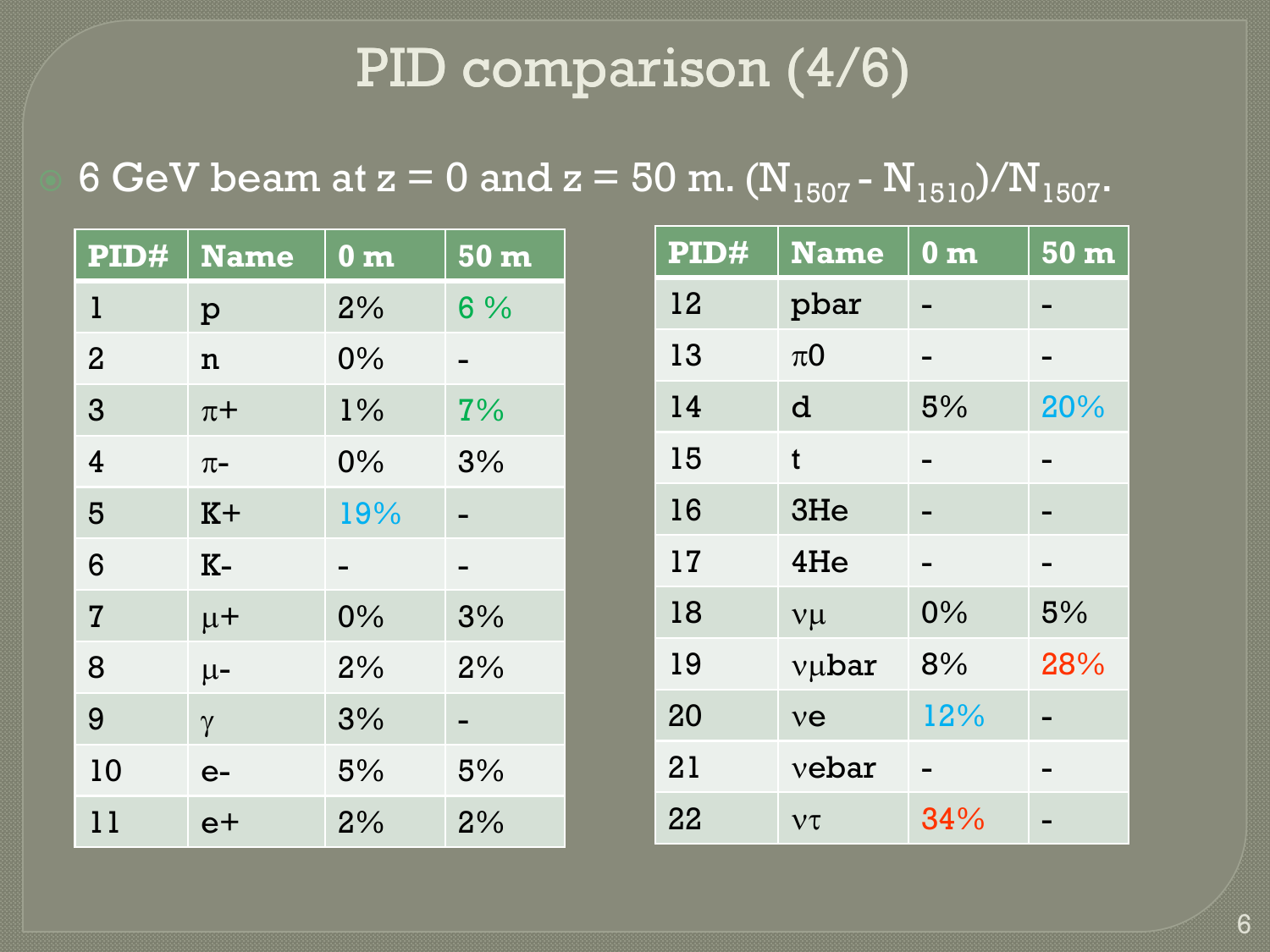# PID comparison (5/6)

### 7 GeV beam at  $z = 0$  and  $z = 50$  m.  $(N_{1507} - N_{1510})/N_{1510}$ .

| PID#           | <b>Name</b> | 0 <sub>m</sub> | 50 m  |
|----------------|-------------|----------------|-------|
| 1              | p           | 3%             | 10 %  |
| $\overline{2}$ | n           | 2%             |       |
| 3              | $\pi$ +     | 3%             | $0\%$ |
| 4              | $\pi$ -     | 2%             | 6%    |
| 5              | $K+$        | $1\%$          |       |
| 6              | $K-$        |                |       |
| $\overline{I}$ | $\mu$ +     | 4%             | 6%    |
| 8              | $\mu$ -     | 4%             | 4%    |
| 9              | $\gamma$    | 4%             |       |
| 10             | $e-$        | 2%             | 3%    |
| 11             | $e+$        | 0%             | 0%    |

| PID# | <b>Name</b>   | 0 <sub>m</sub> | 50 <sub>m</sub> |
|------|---------------|----------------|-----------------|
| 12   | pbar          |                |                 |
| 13   | $\pi$ O       |                |                 |
| 14   | d             | 11%            | 21%             |
| 15   | t             |                |                 |
| 16   | 3He           |                |                 |
| 17   | 4He           |                |                 |
| 18   | $v\mu$        | 0%             | 34%             |
| 19   | vubar         | 3%             | 39%             |
| 20   | $v\mathbf{e}$ | 13%            | 38%             |
| 21   | vebar         |                |                 |
| 22   | $V\tau$       | 38%            |                 |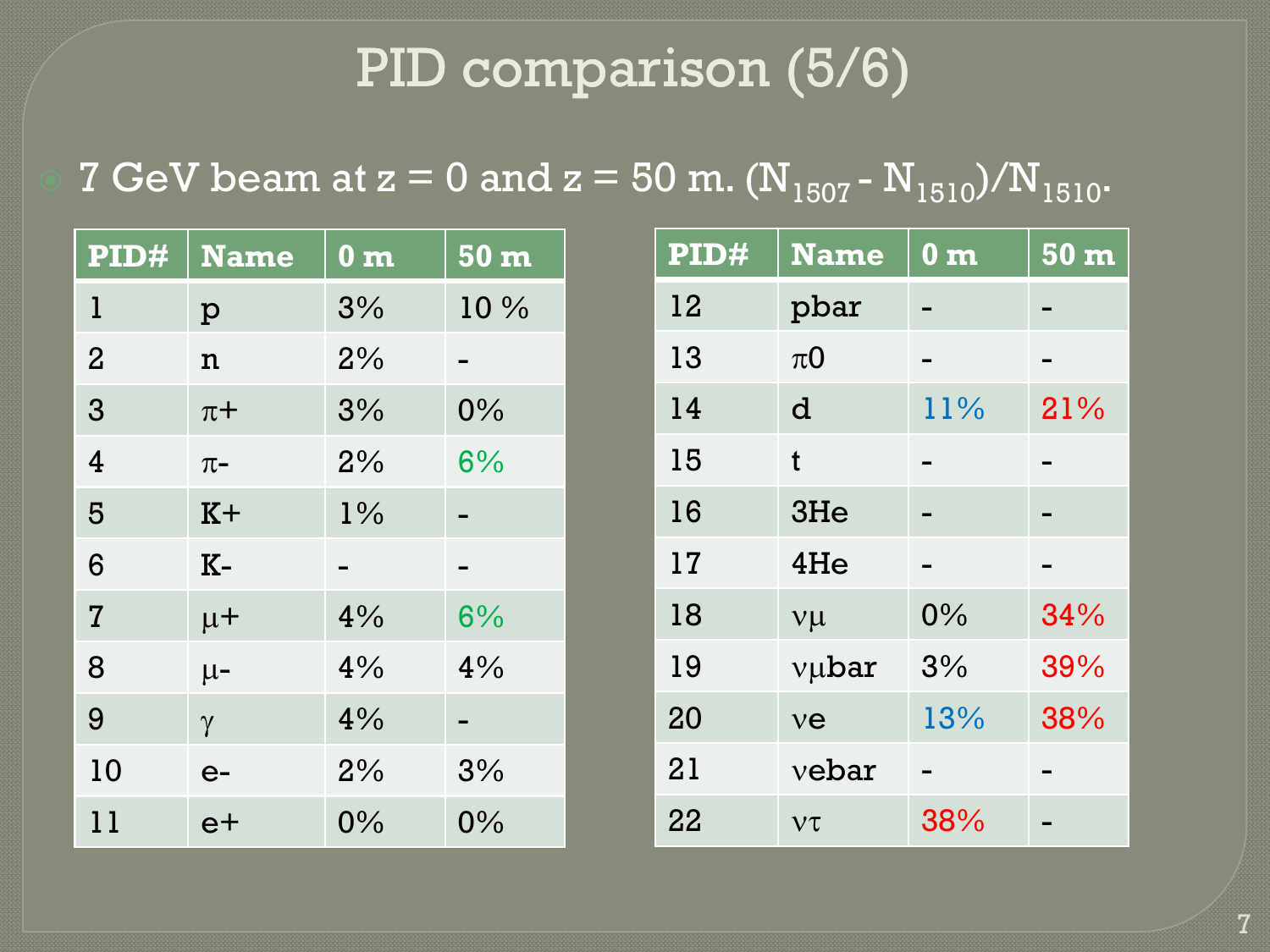# PID comparison (6/6)

## 8 GeV beam at  $z = 0$  and  $z = 50$  m.  $(N_{1507} - N_{1510})/N_{1510}$ .

| PID#           | <b>Name</b> | $0 \text{ m}$ | 50 <sub>m</sub> |
|----------------|-------------|---------------|-----------------|
| l              | p           | 2%            | $7\%$           |
| $\overline{2}$ | n           | $1\%$         |                 |
| 3              | $\pi$ +     | $1\%$         | $1\%$           |
| $\overline{4}$ | $\pi$ -     | 2%            | $1\%$           |
| 5              | $K +$       | 14%           |                 |
| 6              | $K-$        | 9%            |                 |
| $\overline{I}$ | $\mu$ +     | 19%           | $1\%$           |
| 8              | $\mu$ -     | 2%            | $1\%$           |
| 9              | $\gamma$    | 7%            |                 |
| 10             | $e-$        | 4%            | 4%              |
| 11             | $e+$        | 3%            | $1\%$           |

| PID# | <b>Name</b>        | 0 <sub>m</sub> | 50 m |
|------|--------------------|----------------|------|
| 12   | pbar               |                |      |
| 13   | $\pi$ <sup>O</sup> |                |      |
| 14   | d                  | 4%             | 4%   |
| 15   | t                  |                |      |
| 16   | 3He                |                |      |
| 17   | 4He                |                |      |
| 18   | $v\mu$             | 5%             | 9%   |
| 19   | vubar              | $1\%$          | 23%  |
| 20   | ve                 | 5%             |      |
| 21   | vebar              | 16%            |      |
| 22   | $V\tau$            |                |      |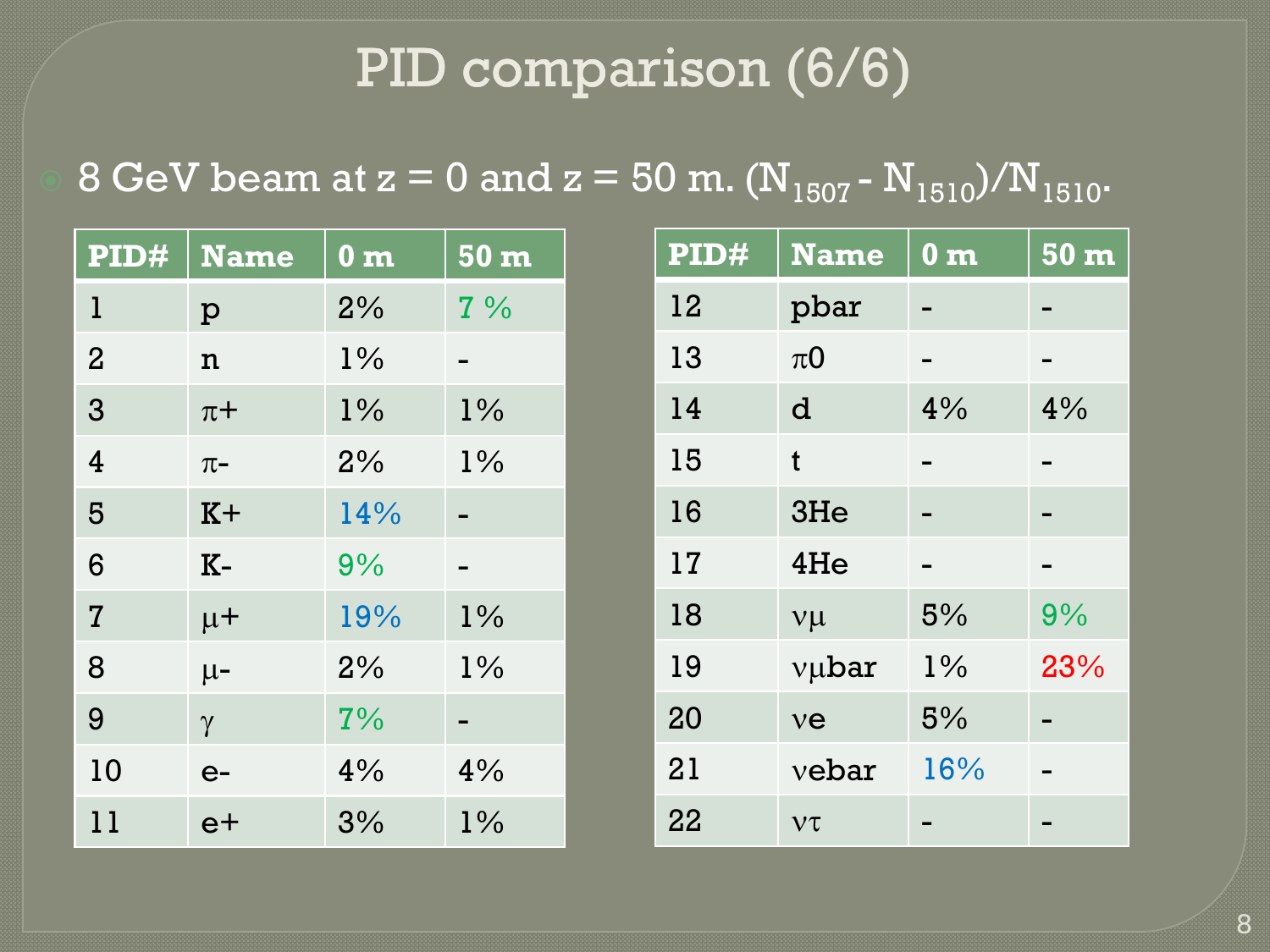## Figure of merit for muons @ 50m

Statistical fluctuation ( $\sigma$  for 50 runs with different random seeds) is order of 2% (as for MARS1507).